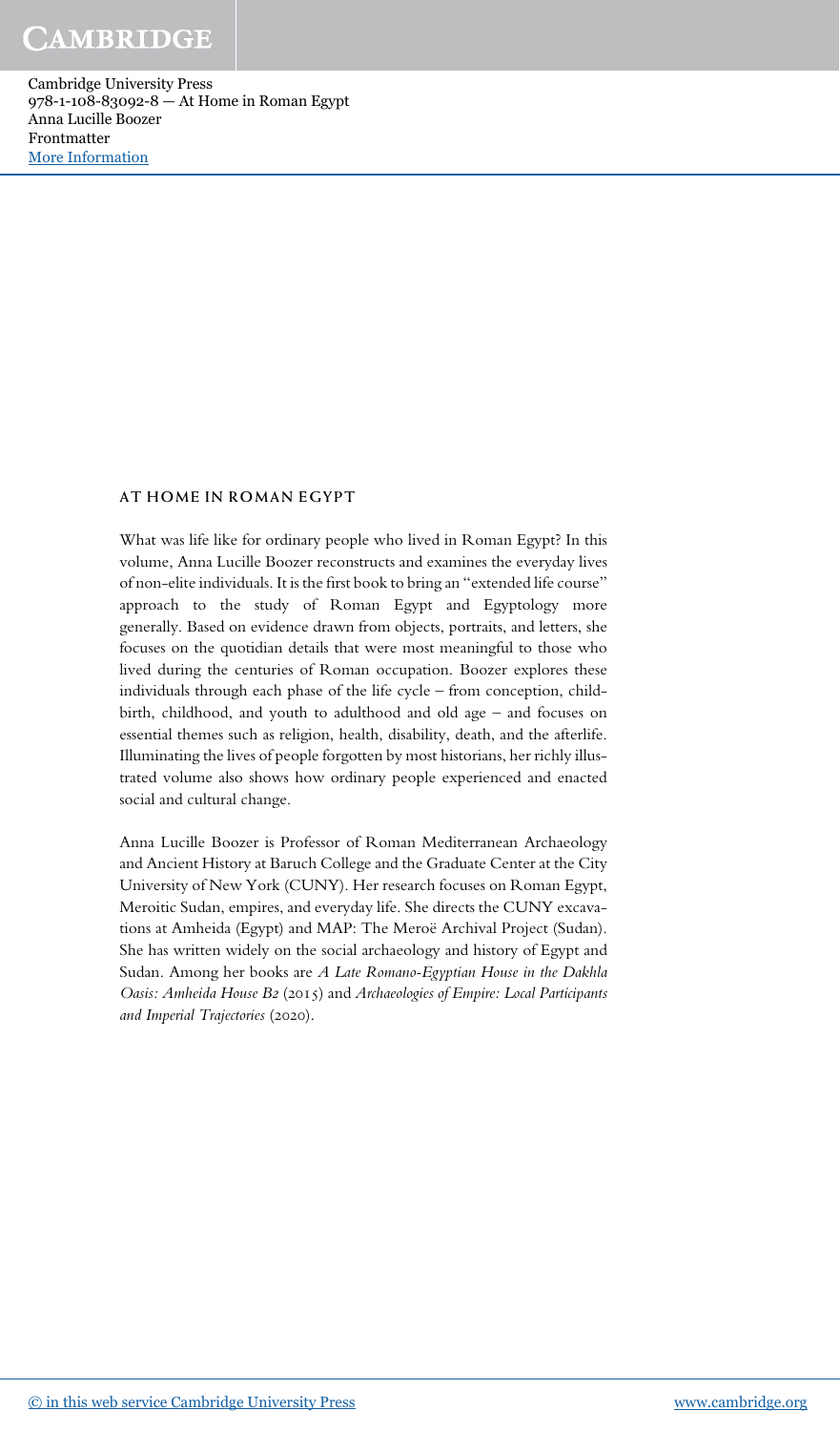CAMBRIDGE

Cambridge University Press 978-1-108-83092-8 — At Home in Roman Egypt Anna Lucille Boozer Frontmatter [More Information](www.cambridge.org/9781108830928)

# AT HOME IN ROMAN EGYPT

## A SOCIAL ARCHAEOLOGY

## ANNA LUCILLE BOOZER

Baruch College, CUNY

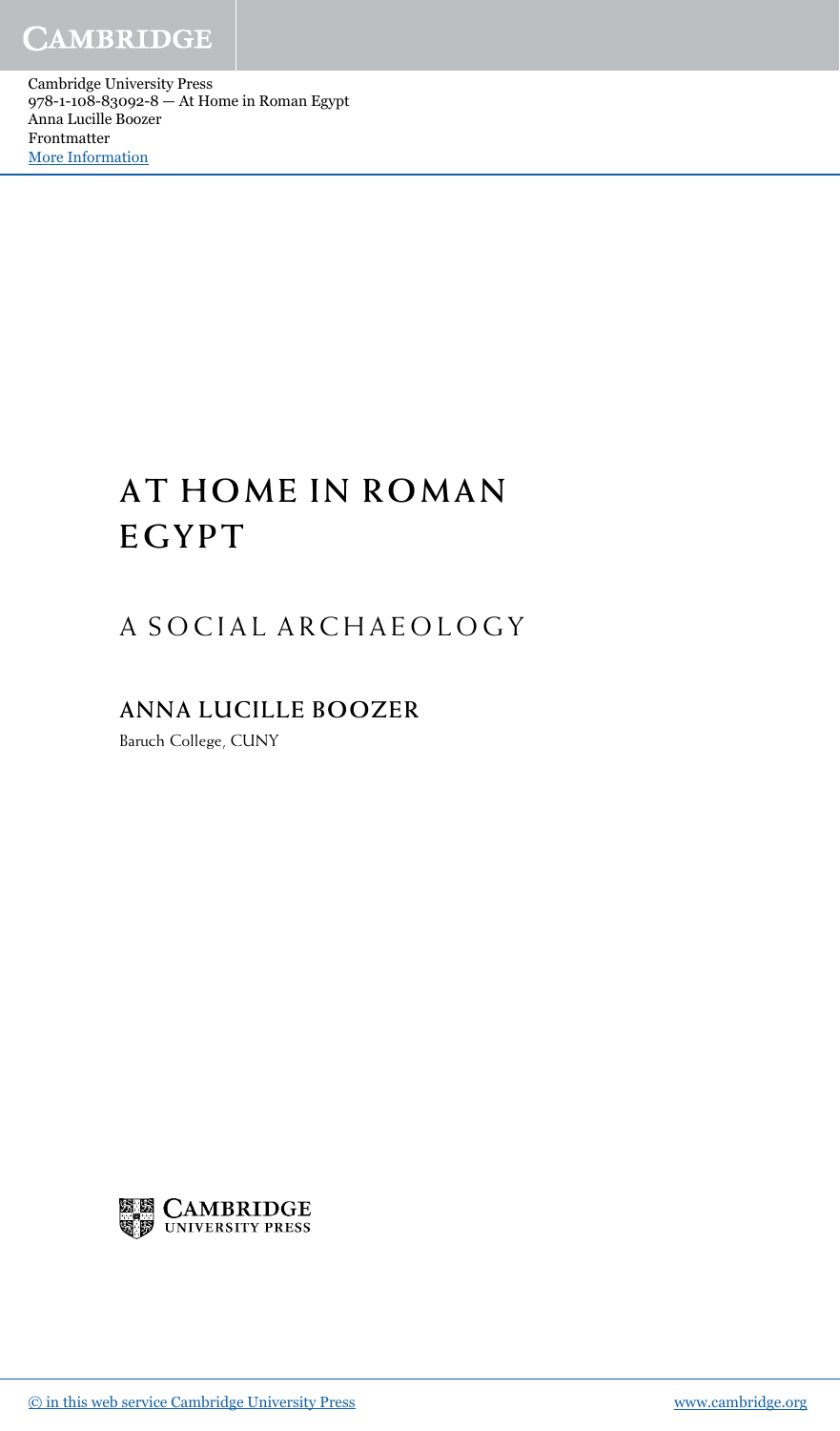#### **CAMBRIDGE UNIVERSITY PRESS**

University Printing House, Cambridge CB2 8BS, United Kingdom

One Liberty Plaza, 20th Floor, New York, ny 10006, USA

477 Williamstown Road, Port Melbourne, vic 3207, Australia

314–321, 3rd Floor, Plot 3, Splendor Forum, Jasola District Centre, New Delhi – 110025, India

103 Penang Road, #05–06/07, Visioncrest Commercial, Singapore 238467

Cambridge University Press is part of the University of Cambridge.

It furthers the University's mission by disseminating knowledge in the pursuit of education, learning, and research at the highest international levels of excellence.

www.cambridge.org Information on this title: www.cambridge.org/9781108830928 doi: 10.1017/9781108914543

© Cambridge University Press 2021

This publication is in copyright. Subject to statutory exception and to the provisions of relevant collective licensing agreements, no reproduction of any part may take place without the written permission of Cambridge University Press.

First published 2021

Printed in the United Kingdom by TJ Books Limited, Padstow Cornwall

A catalogue record for this publication is available from the British Library.

*Library of Congress Cataloging-in-Publication Data* names: Boozer, Anna Lucille, 1977– author. TITLE: At home in Roman Egypt : a social archaeology / Anna Lucille Boozer, Baruch College, CUNY. DESCRIPTION: Cambridge, United Kingdom ; New York, NY : Cambridge University Press, 2022. | Includes bibliographical references and index. identifiers: lccn 2021012291 (print) | lccn 2021012292 (ebook) | isbn 9781108830928 (hardback) | isbn 9781108914543 (ebook) subjects: lcsh: Social archaeology – Egypt. | Egypt – History – 30 B.C.-640 A.D. | Egypt – Civilization – 332 B.C.-638 A.D. | Egypt – Social life and customs. | Egypt – Social conditions. classification: lcc dt93 .b66 2022 (print) | lcc dt93 (ebook) | ddc 932/.022–dc23 LC record available at https://lccn.loc.gov/2021012291 LC ebook record available at https://lccn.loc.gov/2021012292 isbn 978-1-108-83092-8 Hardback

Cambridge University Press has no responsibility for the persistence or accuracy of URLs for external or third-party internet websites referred to in this publication and does not guarantee that any content on such websites is, or will remain, accurate or appropriate.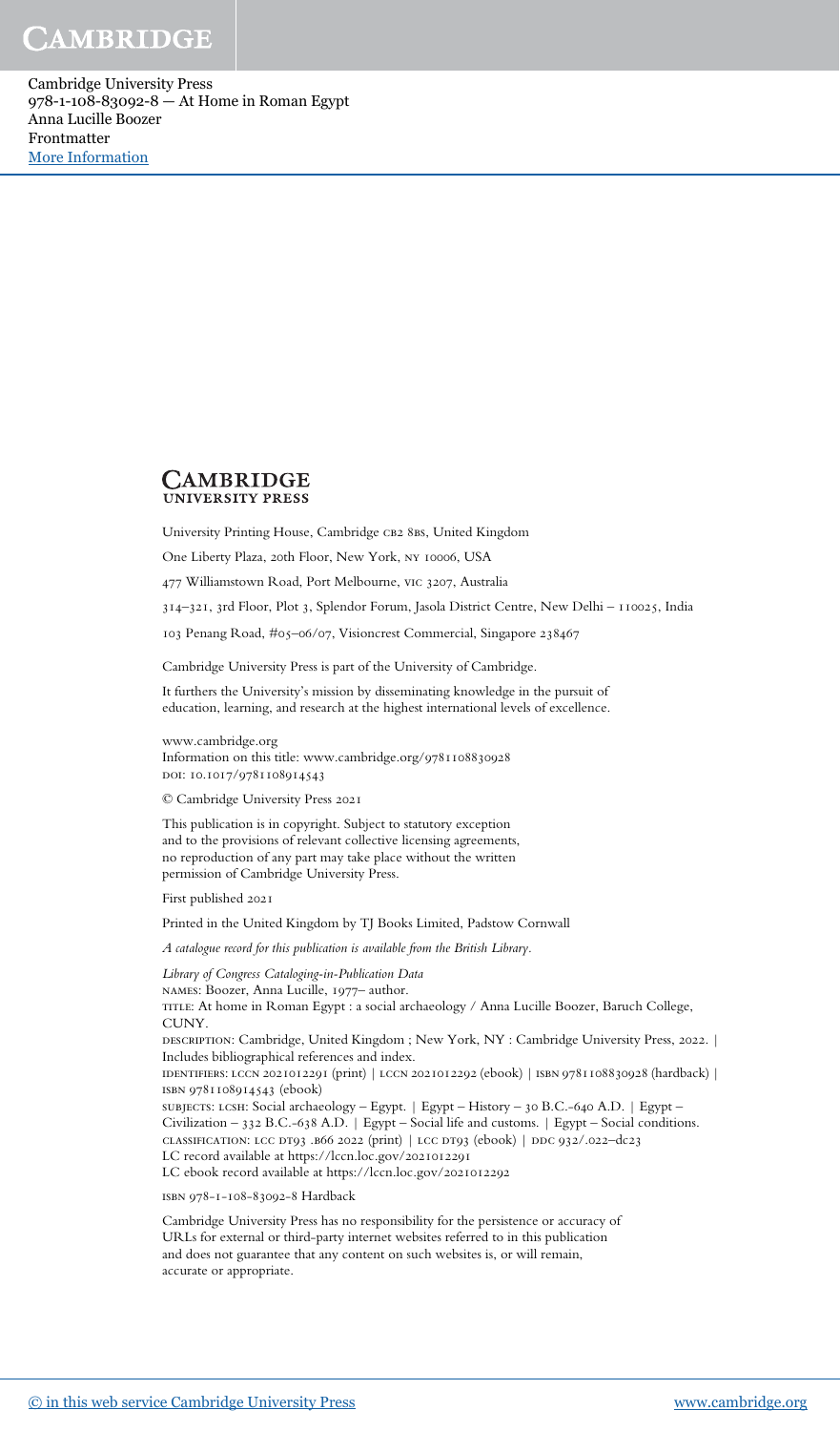CAMBRIDGE

Cambridge University Press 978-1-108-83092-8 — At Home in Roman Egypt Anna Lucille Boozer Frontmatter [More Information](www.cambridge.org/9781108830928)

### CONTENTS

| Preface                                                        | page vii  |
|----------------------------------------------------------------|-----------|
| Acknowledgments                                                | ix        |
| Map of Roman Egypt                                             | X         |
| <b>HOMELIFE</b><br>$\mathbf{1}$                                | 1         |
| SETTINGS AND COMMUNITIES<br>2                                  | <b>17</b> |
| CONCEPTION, BIRTH, AND CHILDHOOD<br>3                          | 45        |
| <b>ADULTHOOD</b><br>4                                          | 80        |
| MAKING THE HOME<br>5                                           | 99        |
| CARING FOR THE BODY AND CONSTRUCTING<br>6<br><b>DIFFERENCE</b> | 126       |
| RELIGION, RITUAL, AND MAGIC<br>7                               | 157       |
| HEALTH, DISABILITY, AND OLD AGE<br>8                           | 183       |
| DEATH AND THE AFTERLIFE<br>9                                   | 205       |
| 10 HOMELIFE IN ROMAN EGYPT AND BEYOND                          | 230       |
| Appendix A Suggestions for Further Reading                     | 234       |
| Appendix B Conventions Used in the Text                        | 237       |
| Appendix C Place Names and Transliterations                    | 239       |
| <b>Notes</b>                                                   | 24I       |
| References                                                     | 297       |
| Index                                                          | 353       |
|                                                                |           |

*Color plates are to be found between pp.* 182 *and* 183*.*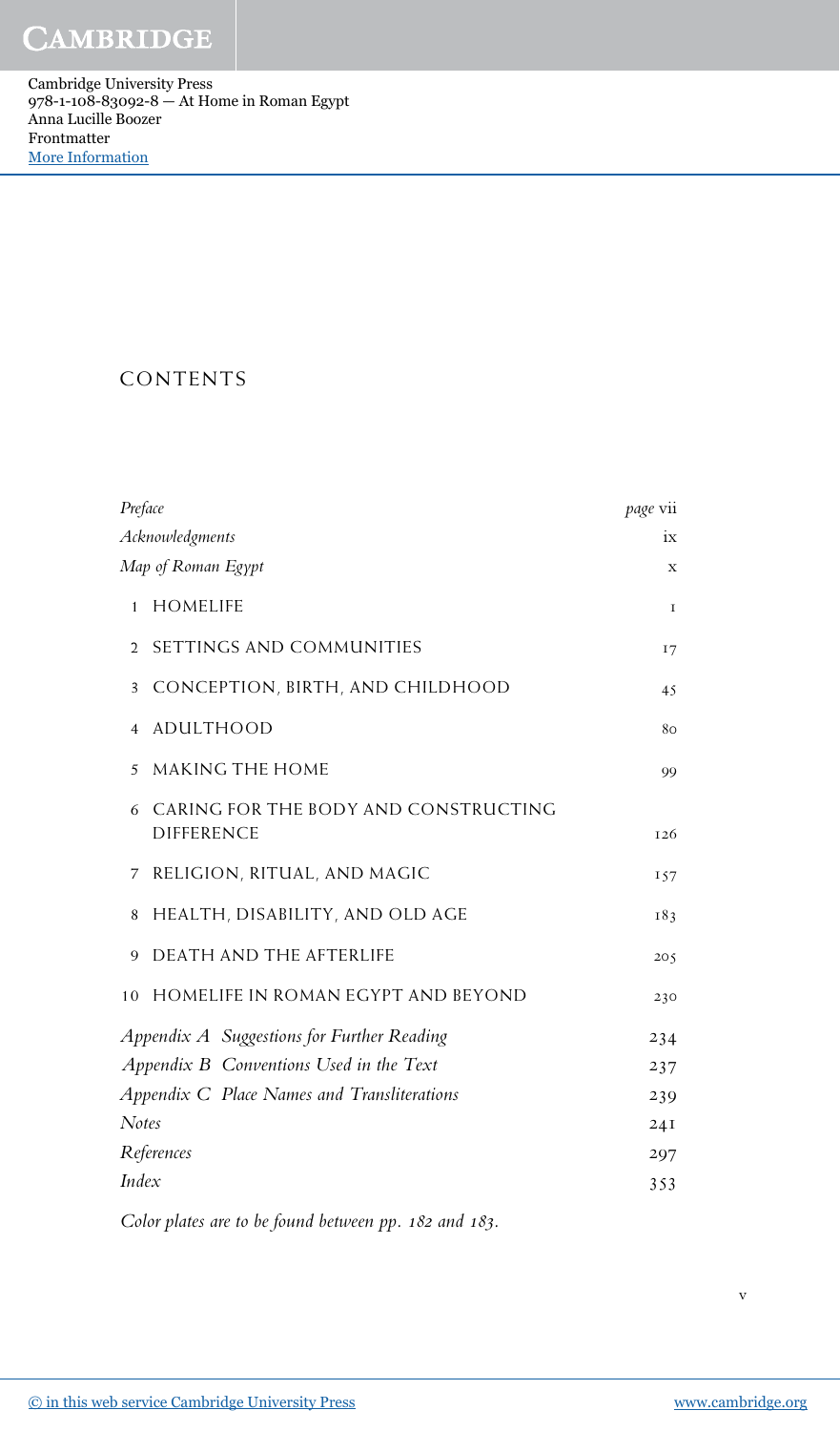### PREFACE

When I was in grade school, I asked a teacher why most US Americans speak English even though we have such varied backgrounds. She replied that England won wars in our part of the Americas. I couldn't understand how wars and empires decided what language I spoke with my family at home in Williamsburg, Virginia. This question follows me to this day.

While I was an undergraduate at St. John's College (Maryland), I studied ancient Greek and a wide range of primary sources from the ancient world. Herodotus particularly fascinated me, and I wrote my bachelor's thesis on the concept of custom and change in *The History*. While this project taught me that philology and I were meant to be acquaintances rather than close friends, it also propelled me to research archaeological material for the first time. Aware that the Father of History is also called the Father of Lies, I wondered what the material world had to say about social change under Achaemenid Persian rule in Egypt.

I arrived at Columbia University for graduate study during the incipient planning phase for its excavations at Amheida (Roman Trimithis), directed by Roger Bagnall. The timing could not have been better. After writing an interdisciplinary master's thesis on the Achaemenid Persian occupation of Egypt's Western Desert, I changed my focus to the Roman period. Bagnall, who has spent his career making the everyday lives of people living in Roman Egypt more visible through his work with papyri and ostraka, became my PhD supervisor. I joined the excavation team at Trimithis and wrote my dissertation on two houses from the site.

As an archaeologist, I was astonished by the remarkable detail we could recover about the material lives of ordinary people. Many of our most evocative finds were ones that had been overlooked or unpublished by past excavations. The Columbia University (now New York University) excavations at Amheida offered a remarkable opportunity to fill these gaps. Inspired by the range of material we recovered, I knew that archaeology, papyrology, art history, and ancient history had to be combined if we were to understand how people experienced Roman rule.

Roman Egypt, however, suffers from the persistent postulate that it is odd. Beryl Rawson, a historian of ancient Rome, observed that Egypt poses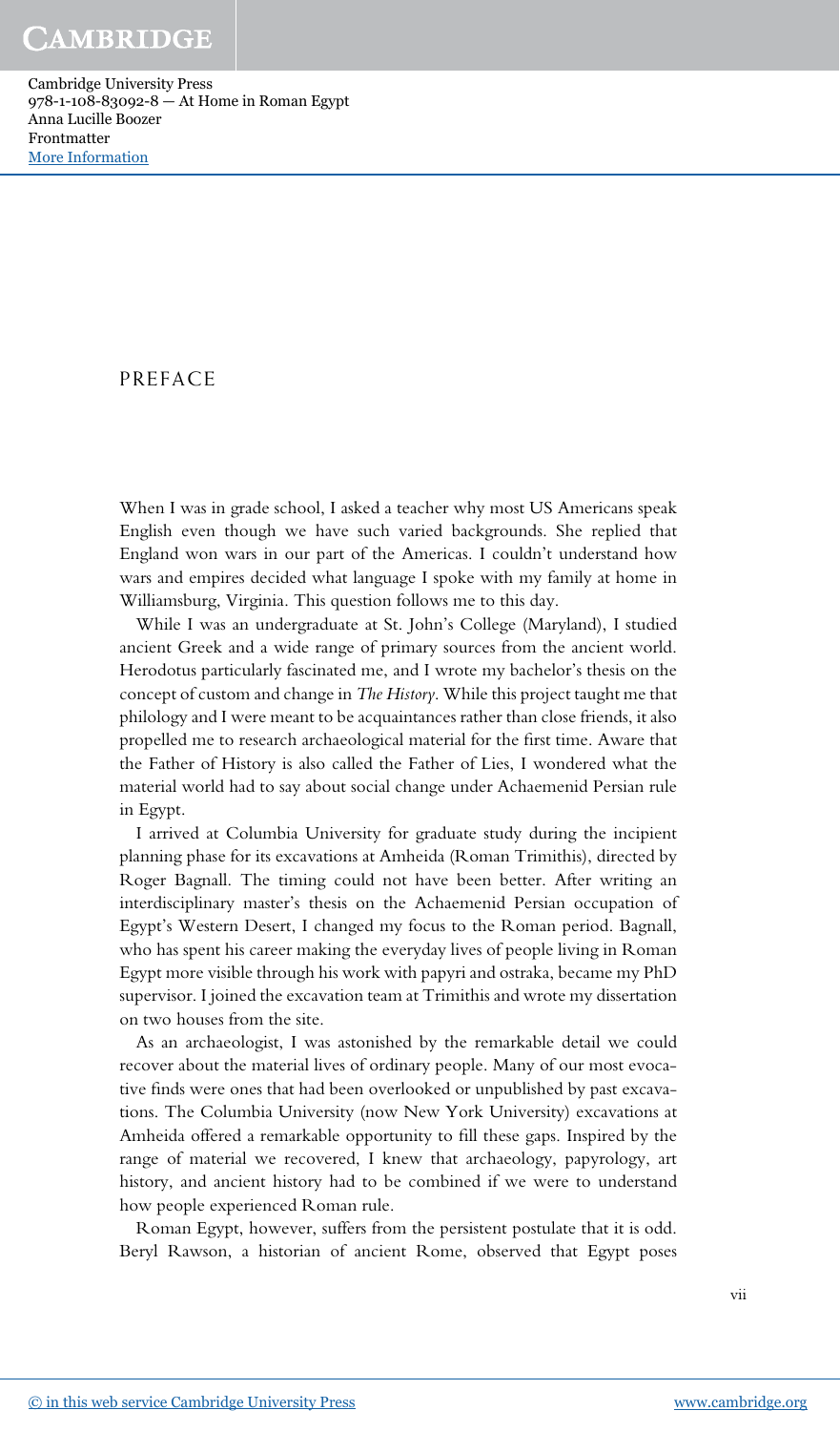#### viii PREFACE

a nagging problem for scholars of the ancient Mediterranean: How "Greek" or "Roman" was it *really*? Egypt also offers better preservation and therefore more evidence than other provinces. What are scholars working in other provinces meant to do with this unfair distribution of evidentiary wealth? How, they ask, can findings in Egypt have any relevance to other regions of the Mediterranean?<sup>1</sup> This overwrought academic hand-wringing has largely been put to rest among polite publications.<sup>2</sup> But as any scholar of Roman Egypt can tell you, the topic is still very much alive and continues to arise in conversations with colleagues – and even, in my case, during job interviews.

Egypt, like other provinces in the multicultural Roman Empire, had a deep and interleaved history prior to Roman rule. As with data acquired from other provinces, the extrapolation of evidence from specific regional circumstances to empire-wide assumptions must be done thoughtfully. There are certainly particularities relating to Roman rule in Egypt, which I explore in Chapter 2, but all provinces had their own unique circumstances. We must remain alert to these differences whenever we draw from cross-regional comparisons.

The following pages demonstrate how evidence from a range of disciplines, regions, and temporal arenas can generate an intimate vision of antiquity. I hope that scholars working in other Roman provinces, on other Egyptian time periods, or even on other world cultures will embrace this approach. I firmly believe that interdisciplinary research holds the greatest promise for the study of antiquity and even of the contemporary world. It may even help answer that question I asked my grade school teacher.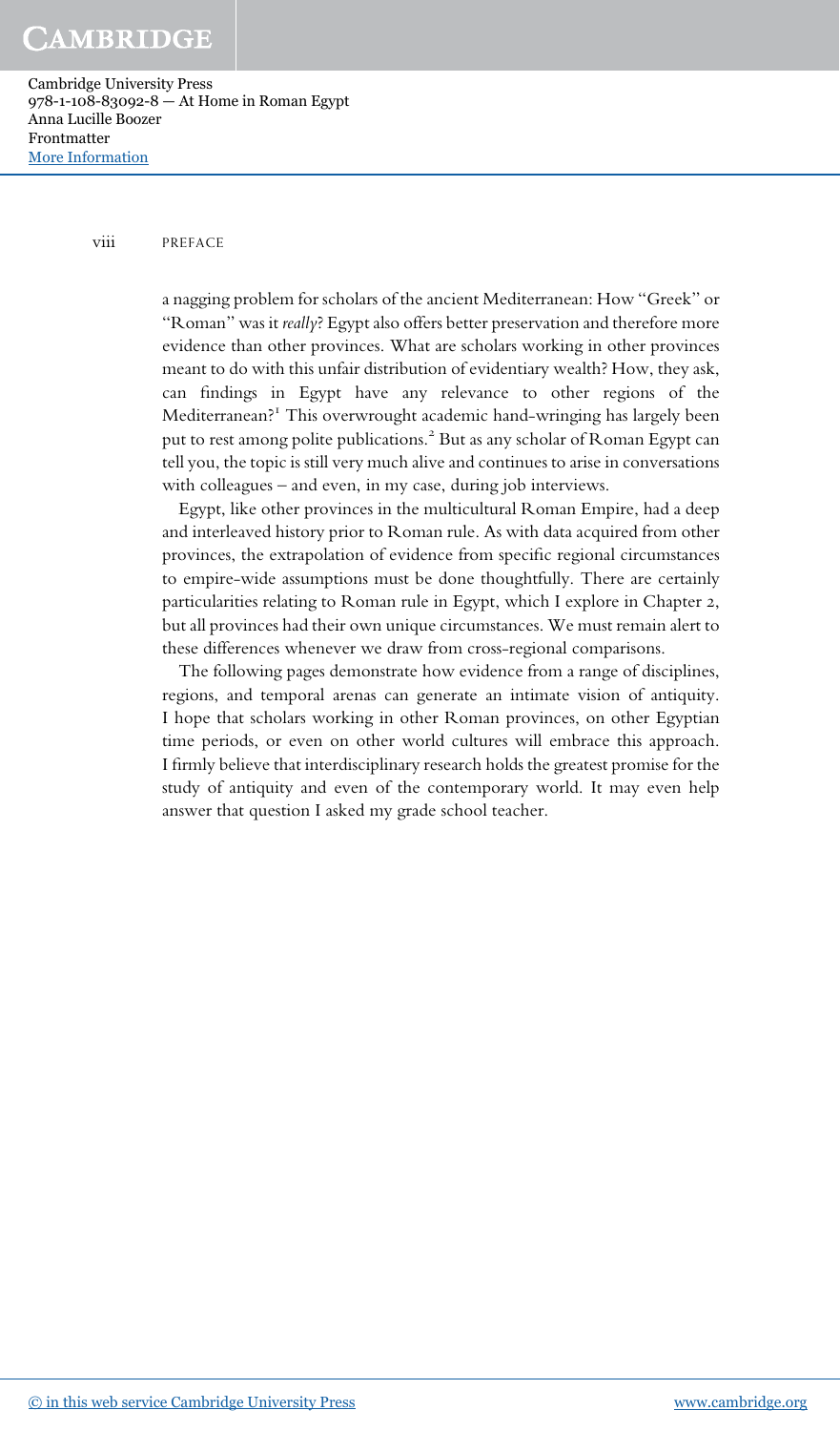#### ACKNOWLEDGMENTS

Numerous friends and colleagues have contributed to this project by reading individual sections or chapters, discussing material, sharing unpublished work, or generally providing support or inspiring new ideas. I would especially like to thank Youssri Abdelwahed, Solange Ashby, Nicola Barbagli, Dušan Borić , Gillian E. Bowen, Richard Collings, Jenny Cromwell, Colin A. Hope, Lissette Jiménez, Olaf E. Kaper, Christian Laes, Sarah Lambert-Gates, Irene Soto Marín, Giovanni R. Ruffini, Luis A. Salas, and Bethany Simpson. Roger S. Bagnall read the entire manuscript and saved me from many errors. Any remaining faults are my own.

For kind permission to use illustrations without charge, I am grateful to the Amheida Project, Katherine Blouin, the Brooklyn Museum, the Egypt Exploration Society and the Oxford Imaging Papyri Project, Eton College, Alex de Voogt, the J. Paul Getty Museum, Colin A. Hope, the Kelsey Museum of Archaeology at the University of Michigan (with special thanks to Michelle Fontenot), the Petrie Museum at University College London, the Pitt-Rivers Museum, the Museum of Art and Archaeology at the University of Missouri, the National Museum of Ireland, and Bethany Simpson. Owain Simpson prepared these images for publication.

I finalized this book for publication during the 2020 COVID-19 crisis. Many colleagues sent me PDFs of their manuscripts while I quarantined with my toddler in New York City without access to libraries or museums. Craig and Carol Boyer graciously supplied me with funding for Richard Feit to edit the manuscript. He saved me from the typographical errors that I myself missed due to weary eyes. I am grateful to Beatrice Rehl at Cambridge University Press for her enthusiasm and patience during this difficult time.

Finally, I would like to thank Baruch College and the Graduate Center at the City University of New York and especially my students and colleagues in the Department of History and the Anthropology Program.

Most significantly, I dedicate this book to my daughter, Lillian Rose Boozer-Velasco, an incipient speaker of English and Tagalog at home in New York City.